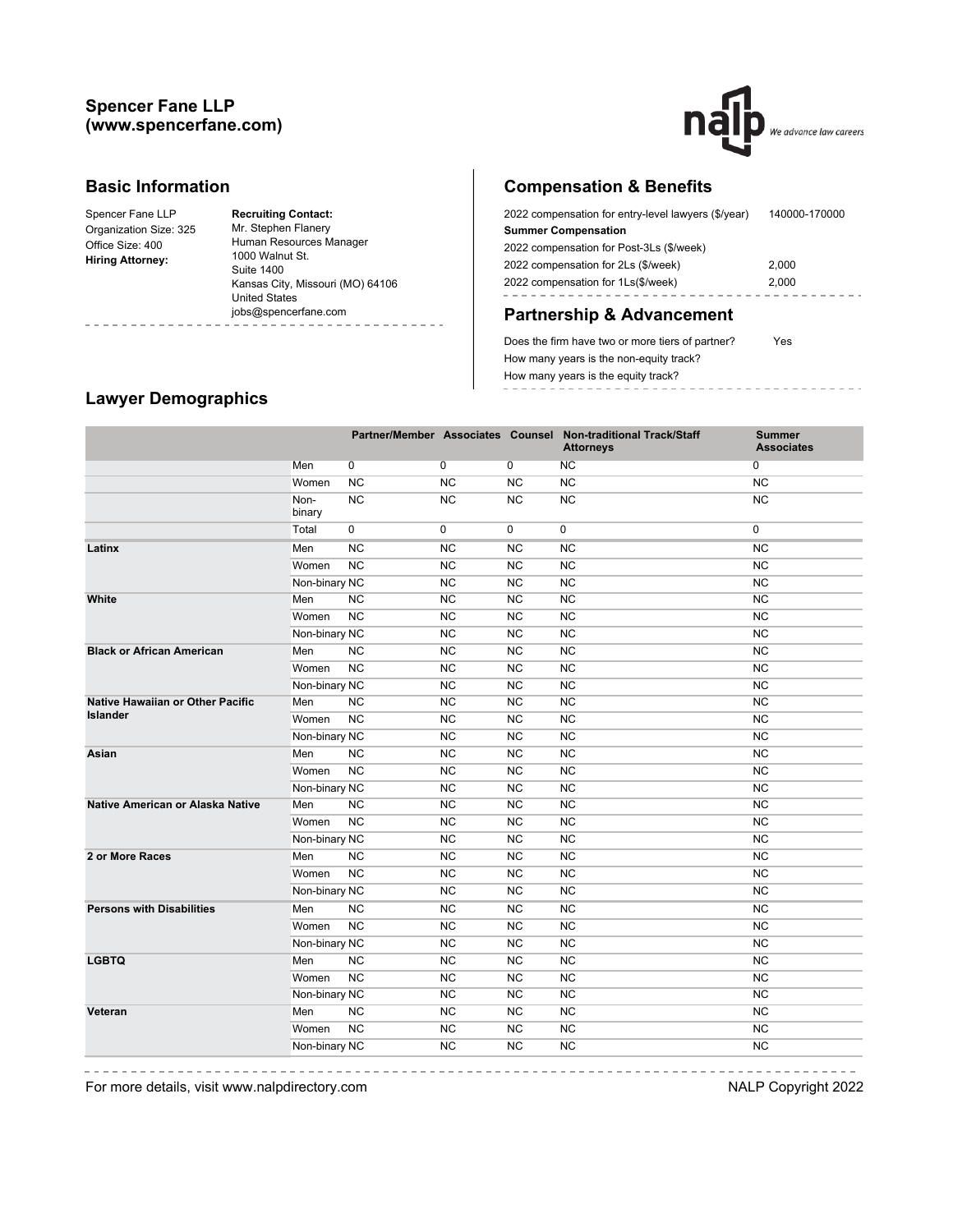

---------------------

# **Pro Bono/Public Interest**

| <b>Sandy Wirtel</b><br>Of Counsel                                                                         |             |  |
|-----------------------------------------------------------------------------------------------------------|-------------|--|
| Is the pro bono information indicated here firm-wide or specific to one office?                           | Firm-wide   |  |
| % Firm Billable Hours last year                                                                           |             |  |
| Average Hours per Attorney last year                                                                      |             |  |
| Percent of associates participating last year                                                             |             |  |
| Percent of partners participating last year                                                               |             |  |
| Percent of other lawyers participating last year                                                          |             |  |
| <b>Professional Development</b>                                                                           |             |  |
| Evaluations                                                                                               | Semi-annual |  |
| Does your organization use upward reviews to evaluate and provide feedback to supervising lawyers?<br>Yes |             |  |

| Rotation for junior associates between departments/practice groups?     | Case-by-case |
|-------------------------------------------------------------------------|--------------|
| Is rotation mandatory?                                                  | No           |
| Does your organization have a dedicated professional development staff? | Yes          |
| Does your organization have a coaching/mentoring program                | No           |
| Does your organization give billable hours credit for training time?    | No           |

### **HIRING & RECRUITMENT**

|                                            |           | <b>Began Work In</b>           |           |                                | <b>Expected</b> |
|--------------------------------------------|-----------|--------------------------------|-----------|--------------------------------|-----------------|
| <b>LAWYERS</b>                             | 2020      | <b>Prior Summer Associates</b> | 2021      | <b>Prior Summer Associates</b> | 2022            |
| Entry-level                                | NC.       | NC.                            | NC.       | NC.                            | NC.             |
| Entry-level (non-traditional track)        | NC.       | <b>NC</b>                      | <b>NC</b> | <b>NC</b>                      | NC.             |
| <b>Lateral Partners</b>                    | NC.       | NC.                            | NC.       | <b>NC</b>                      | NC.             |
| Lateral Associates                         | NC.       | <b>NC</b>                      | NC.       | NC.                            | <b>NC</b>       |
| All Other Laterals (non-traditional track) | NC.       | <b>NC</b>                      | <b>NC</b> | <b>NC</b>                      | NC.             |
| Post-Clerkship                             | NC.       | <b>NC</b>                      | NC.       | <b>NC</b>                      | NC.             |
| LL.M.s (U.S.)                              | NC.       | NC.                            | NC.       | NC.                            | NC.             |
| $LL.M.s$ (non- $U.S.$ )                    | NC.       | <b>NC</b>                      | NC.       | <b>NC</b>                      | NC.             |
| <b>SUMMER</b>                              |           |                                |           |                                |                 |
| Post-3Ls                                   | <b>NC</b> | <b>NC</b>                      | <b>NC</b> | <b>NC</b>                      | <b>NC</b>       |
| 2Ls                                        | NC.       | <b>NC</b>                      | NC.       | <b>NC</b>                      | NC.             |
| 1 <sub>ls</sub>                            | NC.       | NC.                            | NC.       | <b>NC</b>                      | <b>NC</b>       |

Number of 2021 Summer 2Ls considered for associate offers Number of offers made to summer 2L associates

General Hiring Criteria We look to hire the best attorneys to practice with our Firm and to further our mission to provide extraordinary service and value to our clients.

#### **General Practice Areas**

. . . . . . . . . . . . . . . . . .

| <b>GENERAL PRACTICE</b><br><b>AREAS</b> | <b>EMPLOYER'S</b><br><b>PRACTICE GROUP</b><br><b>NAME</b>     | NO. OF<br><b>PARTNERS/MEMBERS</b> | NO. OF<br><b>COUNSEL</b> | NO. OF<br><b>ASSOCIATES</b> | NO. OF<br><b>ENTRY-LEVEL</b><br><b>PLACEMENTS</b><br><b>IN THIS</b><br><b>PRACTICE</b><br><b>AREA LAST</b><br><b>YEAR</b> | NO. OF<br><b>NON-TRADITIONAL</b><br><b>TRACK/STAFF</b><br><b>ATTORNEYS</b> |
|-----------------------------------------|---------------------------------------------------------------|-----------------------------------|--------------------------|-----------------------------|---------------------------------------------------------------------------------------------------------------------------|----------------------------------------------------------------------------|
| <b>Banking, Finance</b>                 | <b>Banking and Financial</b><br>Services                      |                                   |                          |                             |                                                                                                                           |                                                                            |
| <b>Bankruptcy</b>                       | Bankruptcy,<br>Restructuring, and<br><b>Creditors' Rights</b> |                                   |                          |                             |                                                                                                                           |                                                                            |
| <b>Business, Corporate</b><br>Tax       | Corporate and Business<br>Transactions                        |                                   |                          |                             |                                                                                                                           |                                                                            |
| <b>General Practice</b>                 | Data Privacy and<br>Cybersecurity                             |                                   |                          |                             |                                                                                                                           |                                                                            |